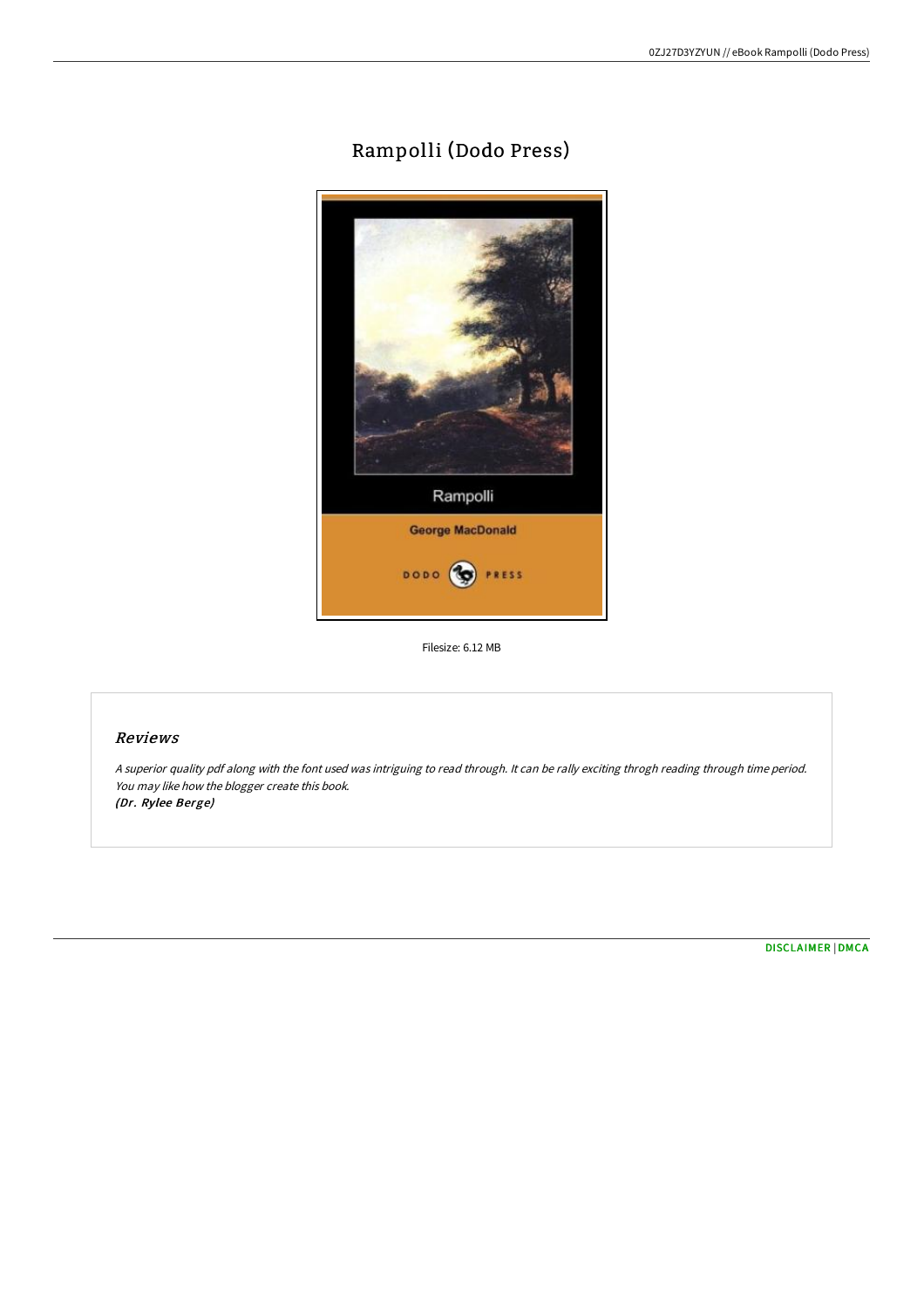### RAMPOLLI (DODO PRESS)



Dodo Press, United Kingdom, 2007. Paperback. Book Condition: New. 224 x 152 mm. Language: English . Brand New Book \*\*\*\*\* Print on Demand \*\*\*\*\*.George MacDonald (1824-1905) was a Scottish author, poet, and Christian minister. Though no longer a household name, his works (particularly his fairy tales and fantasy novels) have inspired deep admiration in such notables as W. H. Auden, J. R. R. Tolkien, and Madeleine L Engle. C. S. Lewis wrote that he regarded MacDonald as his master. Even Mark Twain, who initially despised MacDonald, became friends with him. MacDonald grew up influenced by his Congregational Church, with an atmosphere of Calvinism. But MacDonald never felt comfortable with some aspects of Calvinist doctrine. Later novels, such as Robert Falconer (1868) and Lilith (1895), show a distaste for the Calvinist idea that God s electing love is limited to some and denied to others. Especially in his Unspoken Sermons (1867-89) he shows a highly developed theology. His best-known works are Phantastes (1858), At the Back of the North Wind (1871) and The Princess and the Goblin (1872), all fantasy novels, and fairy tales such as - The Light Princess (1867), The Golden Key (1867), and The Wise Woman (1875).

⊕ Read [Rampolli](http://techno-pub.tech/rampolli-dodo-press-paperback.html) (Dodo Press) Online

 $\frac{2}{100}$ [Download](http://techno-pub.tech/rampolli-dodo-press-paperback.html) PDF Rampolli (Dodo Press)